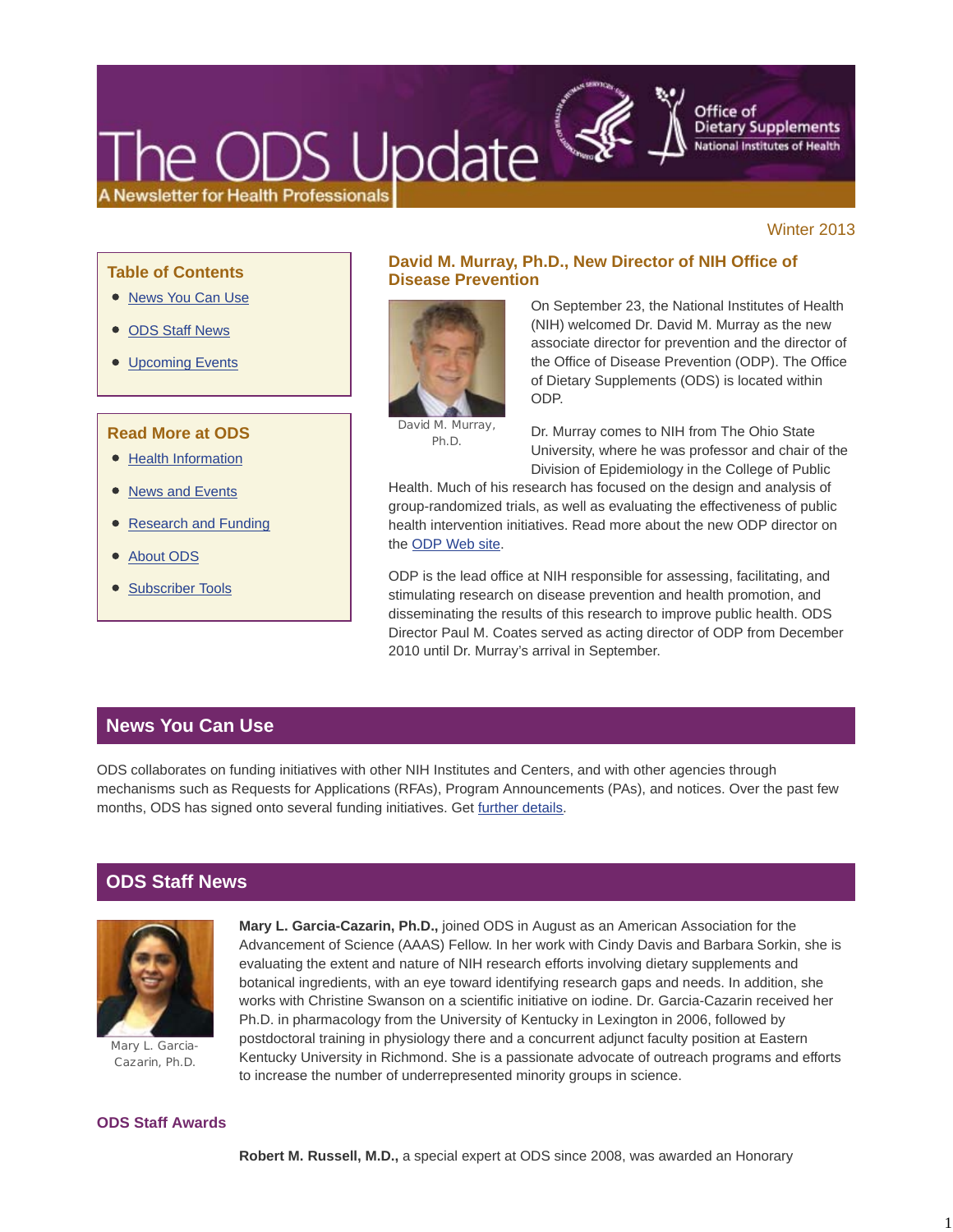

Robert M. Russell, M.D.

Membership to the Academy of Nutrition and Dietetics (formerly American Dietetic Association) in October. The Academy recognized him for his expertise in nutrition and aging and micronutrient metabolism, his directorship of the U.S. Department of Agriculture's Human Nutrition Research Center on Aging at Tufts University, longstanding involvement with the Institute of Medicine's Food and Nutrition Board, work on international nutritional programs, and many other activities together with his conviction that registered dietitians contribute importantly to the optimal health of people.

**Jody S. Engel, M.A., R.D., Anne L. Thurn, Ph.D., Christopher J. Hinkle,** and Rich Panzer of IQ Solutions, will receive achievement awards at the NIH Director's Award Ceremony on December 19

for their outstanding contributions to the development of the MyDS (My Dietary Supplement) mobile application.

**Paul M. Coates, Ph.D., Regan Bailey, Ph.D., R.D., Cindy D. Davis, Ph.D.,** the late **Mary Francis Picciano, Ph.D., Christopher T. Sempos, Ph.D., Christine Lewis Taylor, Ph.D.,** and **Elizabeth A. Yetley, Ph.D.,** also will receive achievement awards at the NIH Director's Award Ceremony on December 19 for their exemplary leadership in the implementation of the Vitamin D Initiative.

## **ODS Staff Publications**

For a complete list, see the ODS Web site: Staff Publications.

- **Bailey R**, Arab L. Nutritional prevention of cognitive decline. Adv Nutr 2012;3:732-3. [PubMed in process]
- **Camp K**, **Lloyd-Puryear MA**, Huntington KL. Nutritional treatment for inborn errors of metabolism: Indications, regulations, and availability of medical foods and dietary supplements using phenylketonuria as an example. Mol Genet Metab 2012;107:3-9. [PubMed abstract]
- **Camp K**, Mikat-Stevens N. Integrating genetics into pediatric primary care: How can we contribute? GMDI Connections 2012.
- **Dwyer J**, **Costello RB**. Assessment of dietary supplement use. In: Coulston AM, Boushey CJ, Ferruzzi M, eds. Nutrition in the Prevention and Treatment of Disease. 3rd ed. Philadelphia, Pennsylvania: Academic Press; 2012:47-64.
- Kramer H, **Sempos C**, Cao G, Luke A, Shoham D, Cooper R, Durazo-Arvizu R. Mortality rates across 25-hydroxyvitamin D (25[OH]D) levels among adults with and without estimated glomerular filtration rate <60 ml/min/1.73 m<sup>2</sup>: The Third National Health and Nutrition Examination Survey. PLoS ONE 2012;7:e47458. [PubMed abstract]
- Peterson JJ, **Dwyer J**, Jacques PF, McCullough ML. Associations between flavonoids and cardiovascular disease incidence or mortality in European and US populations. Nutr Rev 2012;70:491-508. [PubMed abstract]

## **ODS Staff Presentations**

For a complete list, see the ODS Web site: Staff Presentations.

- $\bullet$  University of Nebraska-Lincoln November 14, 2012, Lincoln, NE Paul Coates presented a seminar titled, *Dietary Supplement Research Isn't That Hard--or Is It?*
- **The Pennsylvania State University Department of Nutritional Sciences Colloquium (Seminar) Series** October 22, 2012, University Park, PA **Regan Bailey** gave a presentation titled, *Monitoring Folate and B-12 Status in the United States.*
- **Campus Bio-Medico of Rome: Workshop on Vitamin D** October 19--20, 2012, Rome, Italy On October 19, **Paul Coates** and **Rob Russell** delivered introductory remarks, and **Elizabeth Yetley** gave a presentation titled, *Assessing Vitamin D Status: Measurement Challenges*. On October 20, **Christine Taylor** gave a presentation titled, *Vitamin D: How Much Is Too Much?*
- **Johns Hopkins University Bloomberg School of Public Health, Department of International Health, Program in Human Nutrition, Nutrition Seminar Series**  October 18, 2012, Baltimore, MD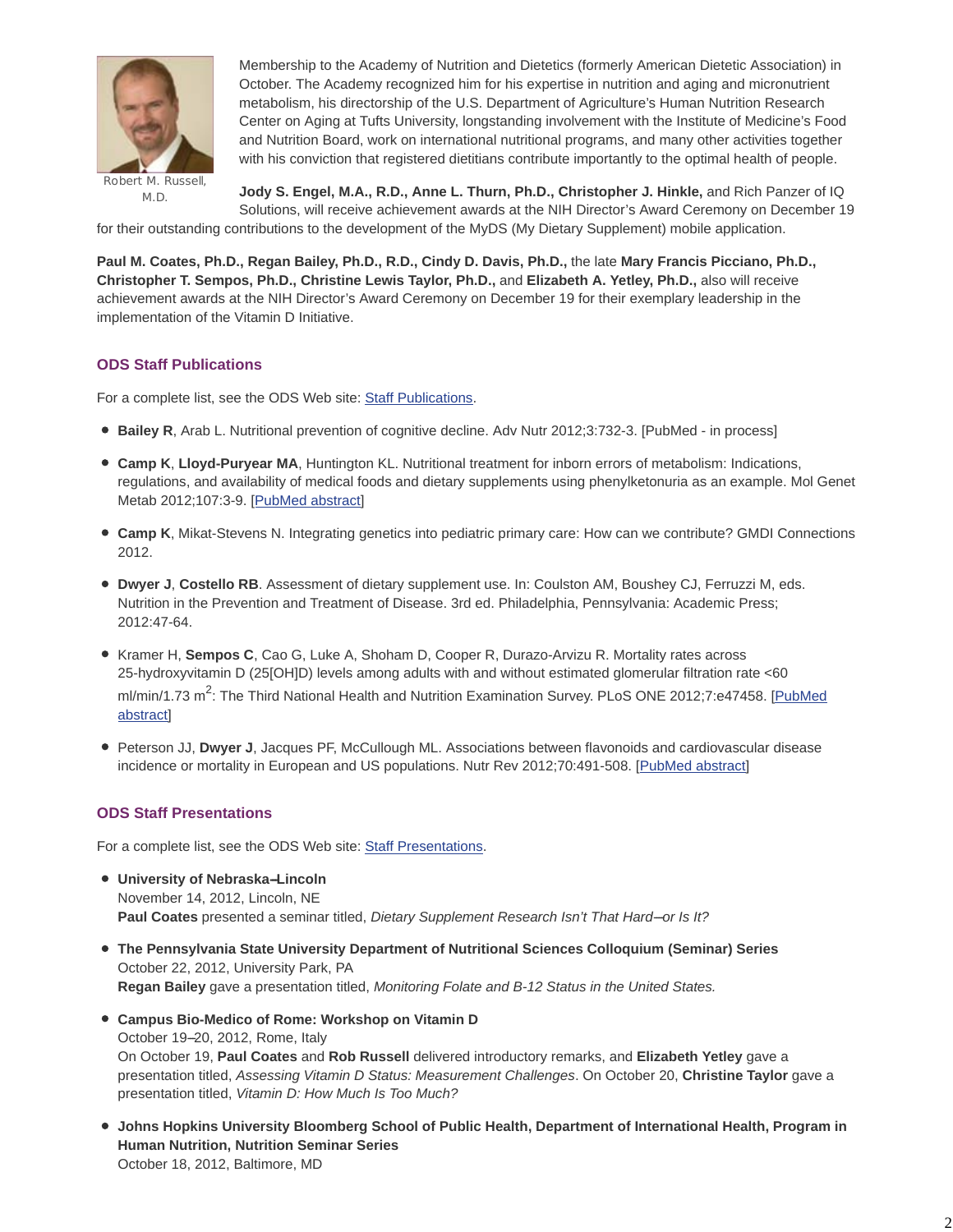**Regan Bailey** gave a presentation titled, *Prevalence, Predictors, and Motivations for Use of Dietary Supplements in the United States.*

**Jean Mayer U.S. Department of Agriculture Human Nutrition Research Center on Aging at Tufts University Conference on Nutrition and Exercise in the Management of Outpatients: Important Advances You Need to Know**

October 11-12, 2012, Boston, MA On October 12, **Paul Coates** gave a presentation titled, *Vitamin Supplements: Worthwhile or Worthless?*

**Academy of Nutrition and Dietetics Food & Nutrition Conference & Expo**

October 7-9, 2012, Philadelphia, PA

On October 8, **Johanna Dwyer** and **Joseph Betz** gave a presentation titled, *The Science Behind Dietary Supplements: Examining Safety and Benefits*. On October 9, **Jody Engel** gave a presentation titled, *MyDS Mobile App: From Concept to the App Store and Beyond.* Also on October 9, **Kathryn Camp** gave a presentation titled, *Successful Research Grant Writing: Open Discussion.*

#### **AOAC Annual Meeting & Exposition**

September 30-October 3, 2012, Las Vegas, NV **Joseph Betz** gave a presentation titled, *Good Practices for Establishing Meaningful Specifications for Botanicals in Dietary Supplements and Nutrition: Scientific Perspective,* and presented a poster titled, *The NIH/ODS Analytical Methods and Reference Materials Program: Accomplishments and Future Directions.*

**Fifth International Scientific Symposium on Tea & Human Health** September 19, 2012, Washington, DC Johanna Dwyer gave a presentation titled, *Flavonoids: Where We Are and Where We Need to Go-Foods*, *Databases, and Labels.*

**United States Pharmacopeial Convention: Science & Standards Symposium: Functional Foods and Dietary Supplements--Global Opportunities and Challenges** 

September 18-20, 2012, Boston, MA

**Paul Coates** was the keynote speaker at the symposium opening general session on September 18. He presented *Challenges and Resources in Dietary Supplement Research*. On September 19, **Joseph Betz** gave a presentation titled, *Orthogonal Methods for Identity: Classical Pharmacognosy Coupled With Instrumental Analysis*.

**American Society for Quality, Food, Drug, and Cosmetic Division, 23rd West Coast Conference** September 14, 2012, Anaheim, CA **Joseph Betz** gave a presentation titled, *Resources for Dietary Supplement QA Professionals: The ODS Analytical Methods and Reference Materials Program*.

- **Sodexo Clinical Nutrition Update, Mid-Atlantic** September 12, 2012, Gaithersburg, MD **Paul Thomas** gave a presentation titled, *Vitamin D and Calcium: New Recommendations and Issues of Deficiency, Adequacy, Excess, Benefits, and Risks*.
- **16th Annual International Congress of Dietetics** September 5-8, 2012, Sydney, Australia **Johanna Dwyer** gave two presentations: the first on September 5 titled, *The Balancing Act in Professional Commitments;* the second on September 7 titled, *Nutrients, Dietary Supplements, Foods, and Dietary Patterns.*
- **FASEB Summer Research Conference on Folate, B-12, and One Carbon Metabolism** July 22--27, 2012, Crete, Greece On July 24, **Regan Bailey** gave a presentation titled, *Impact and Measurement of Unmetabolized Folic Acid in Fortified Populations.*

## **ODS Media Appearances**

Fish oils and omega-3 fatty acids were highlighted in the news in early fall. **Paul Coates** was interviewed by health reporter Melinda Beck for an article that was published in the *Wall Street Journal* on October 1 titled, "Questioning the superpowers of omega-3 in diets." On October 3, **Dr. Coates** was part of a panel, "Assessing the health benefits of omega-3," on *The Diane Rehm Show*, a nationally syndicated public radio program.